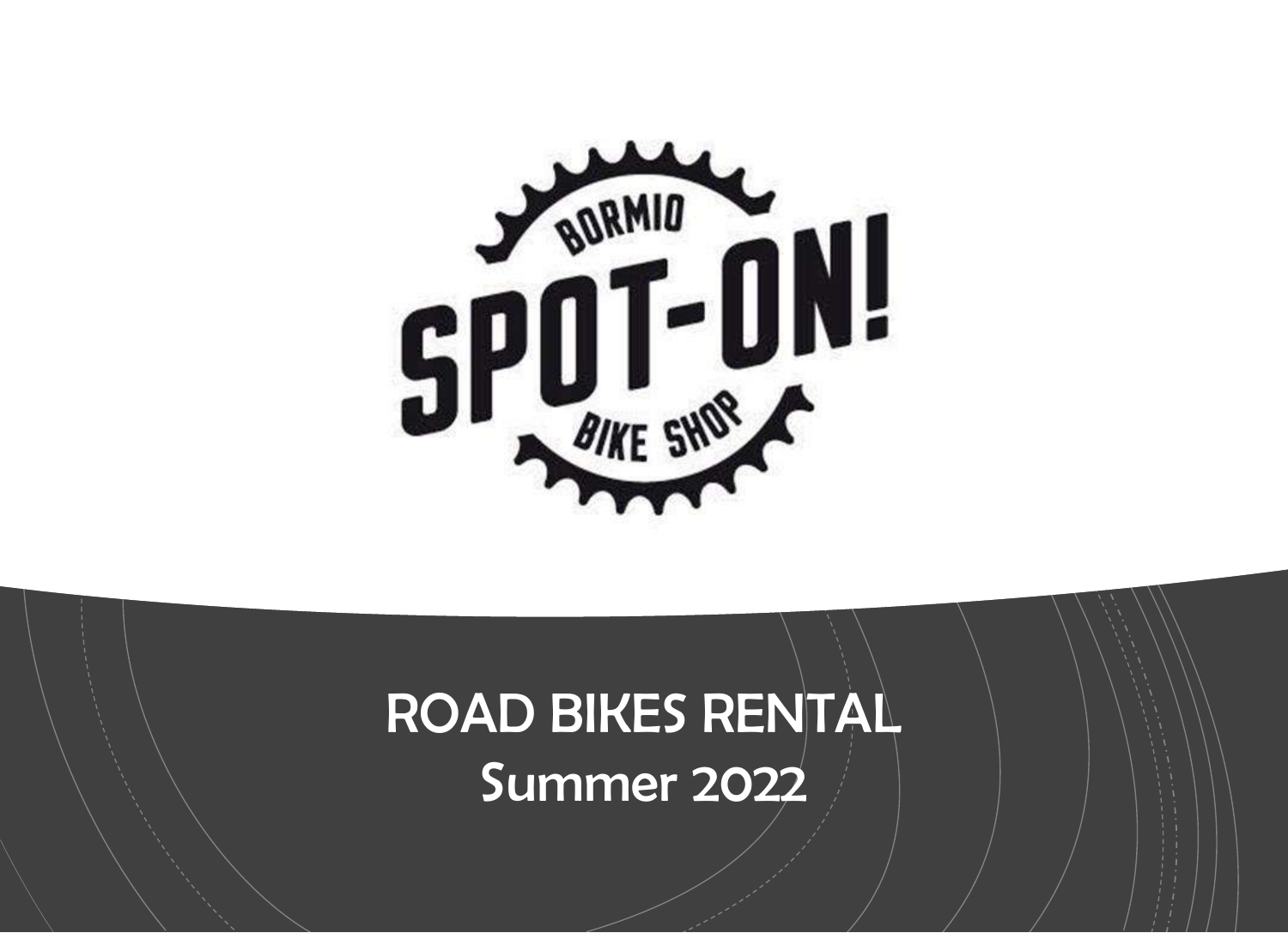





# HERSH Bellagio RF 913 Disc

**PREMIUM LEVEL BIKES**





YEAR OF THE BIKE 2022/2023

GROUP SET SRAM Force AXS/Rival AXS, 12 speed 48/35 – 10/36

WHEELS Vision SC 40 Carbon DISC

HANDLEBAR & STEM Full Carbon

TYRES Vittoria

SIZES  $XS - S - M - L - XL$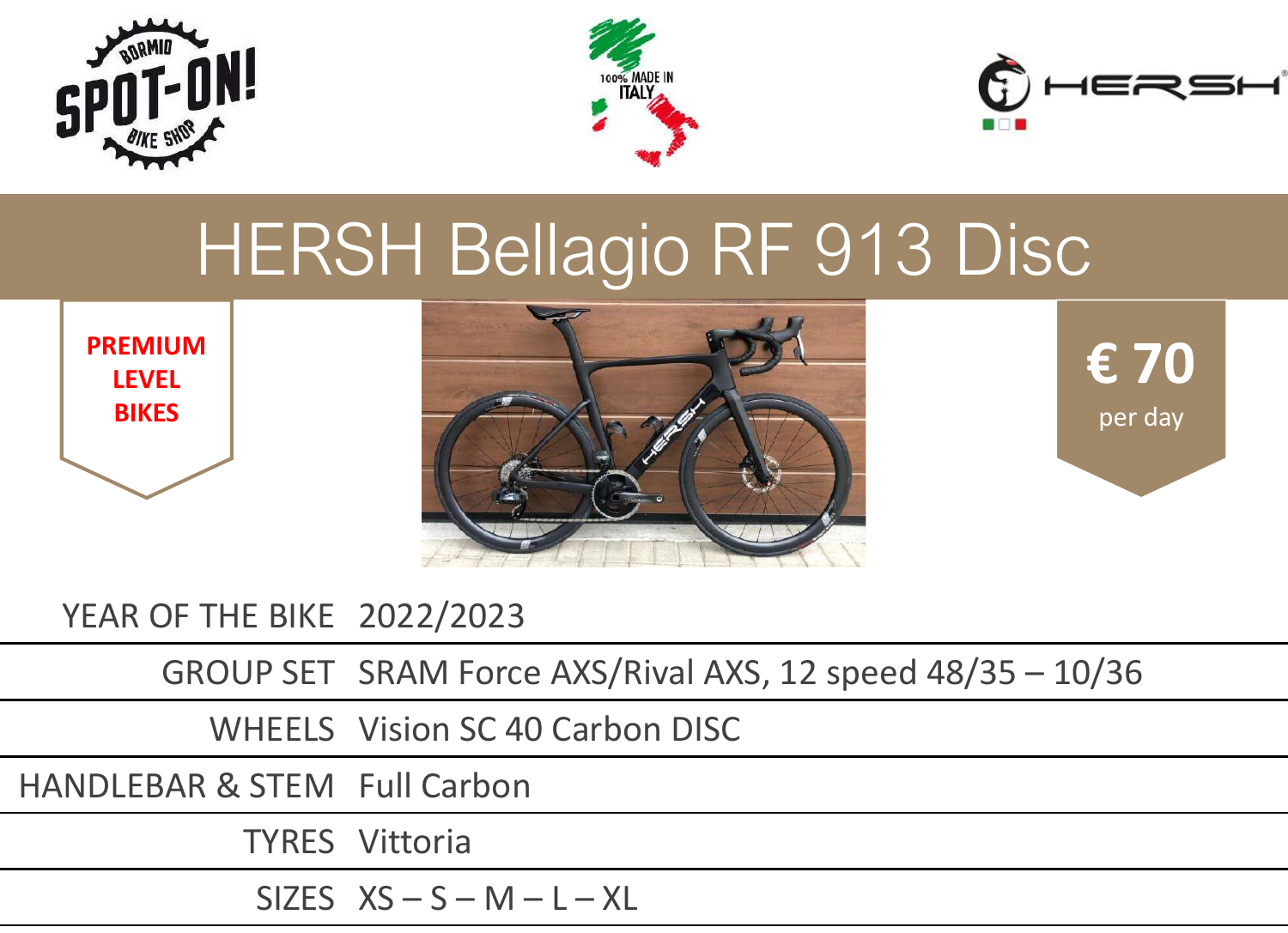



# PINARELLO **DOGMA F10**





**€ 50** per day

YEAR OF THE BIKE 2019

GROUP SET Shimano Dura - Ace 11 S - speed 34-50 // 11-32

WHEELS Fulcrum Racing Zero

HANDLEBAR & STEM Most XA

TYRES Vittoria Zaffiro PRO race 25 mm

SIZES 46,5 – 59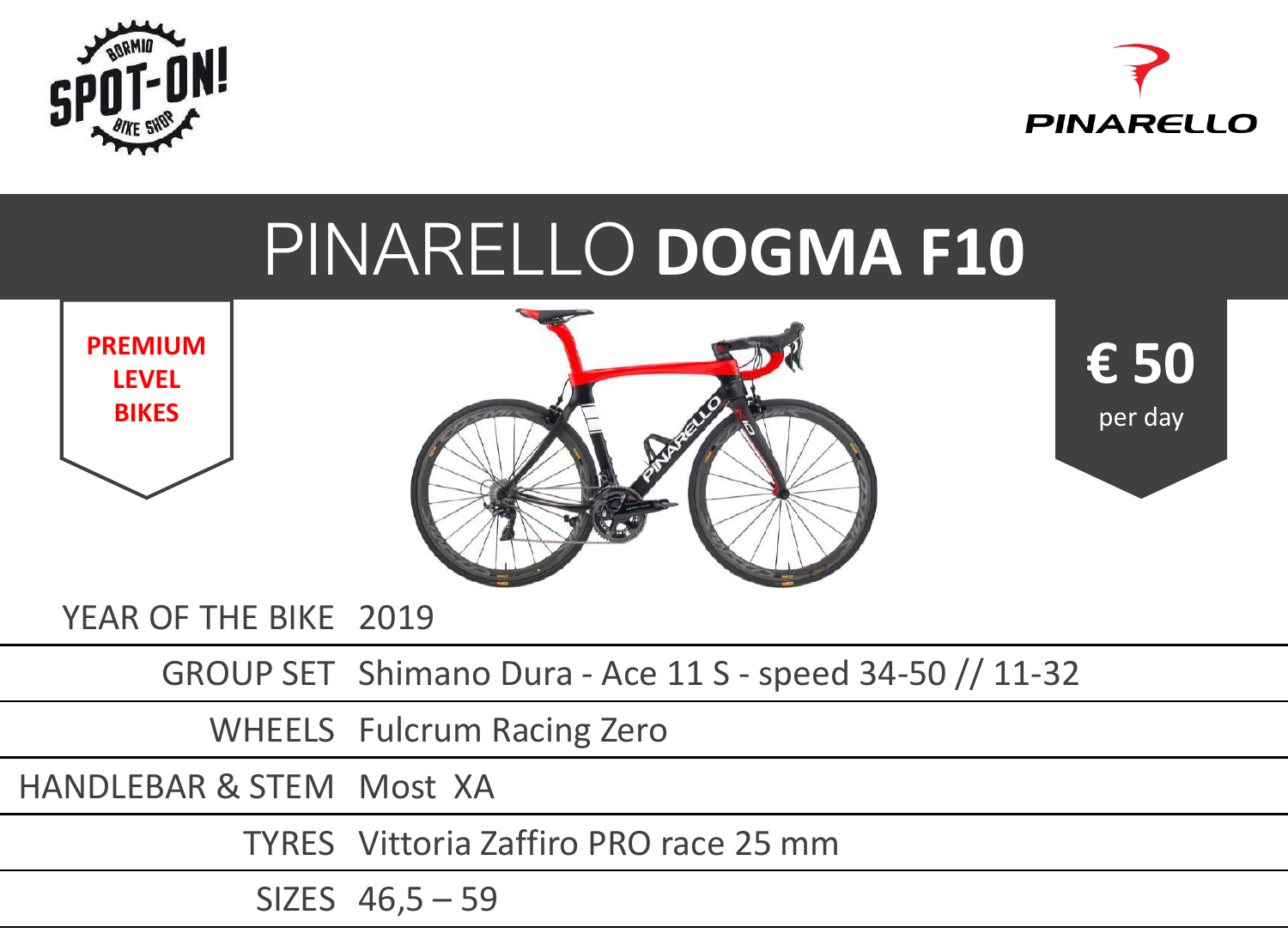



## CERVELO **R3 Disc**

**STANDARD LEVEL BIKES**



**€ 50** per day

YEAR OF THE BIKE 2019

GROUP SET Shimano Ultegra Disc speed 34-50 // 11-32

WHEELS DT Swiss

HANDLEBAR & STEM Cervelo

TYRES Continental Grand Prix SL 25 mm

SIZES 56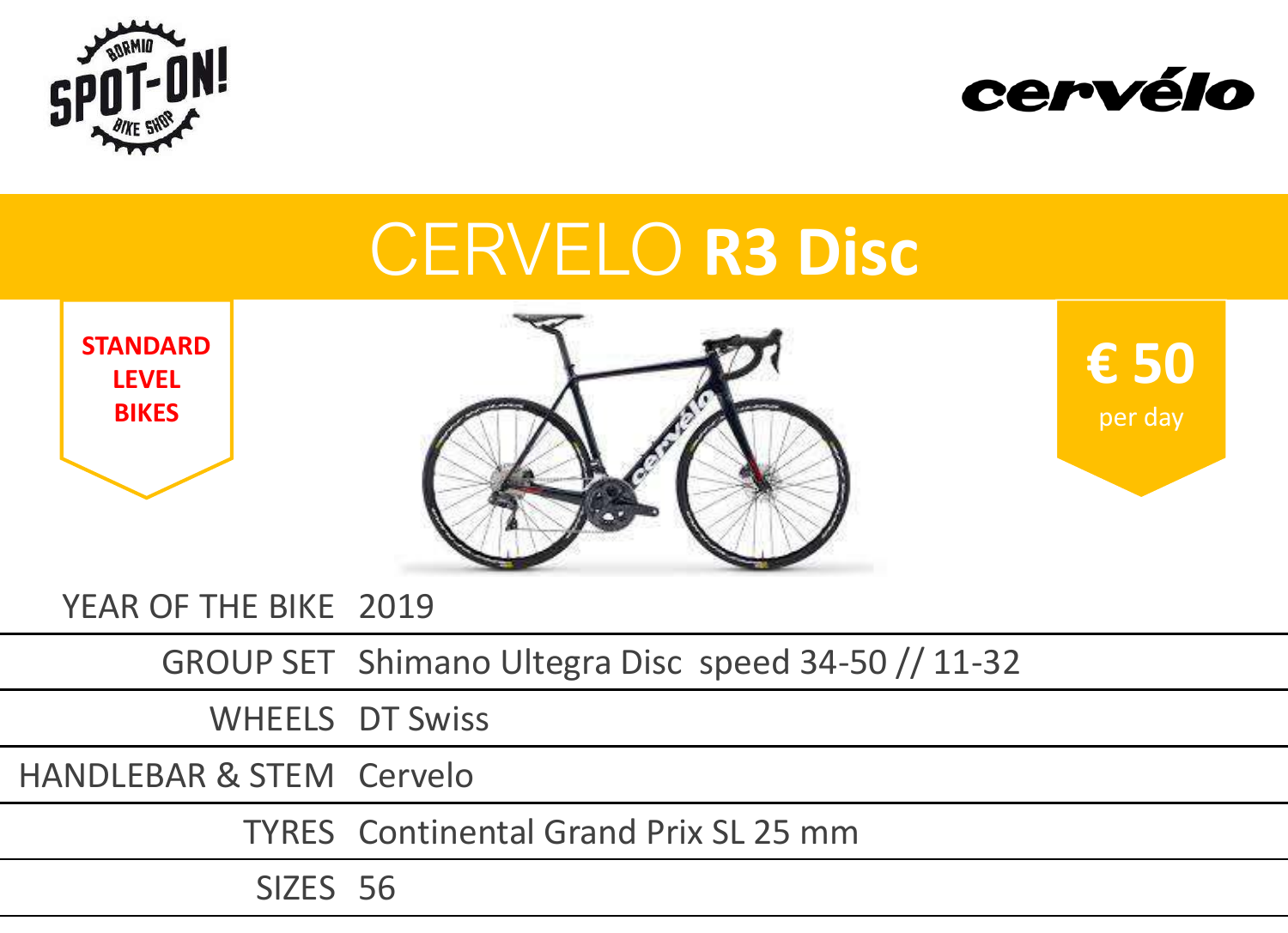



# PINARELLO **PRINCE**

**STANDARD LEVEL BIKES**





YEAR OF THE BIKE 2019

GROUP SET Shimano Ultrega 11 s - speed 34-50 // 11-32

WHEELS Fulcrum Racing 7

HANDLEBAR & STEM Most Jaguar XA

TYRES Vittoria Zaffiro PRO 25 mm

SIZES 55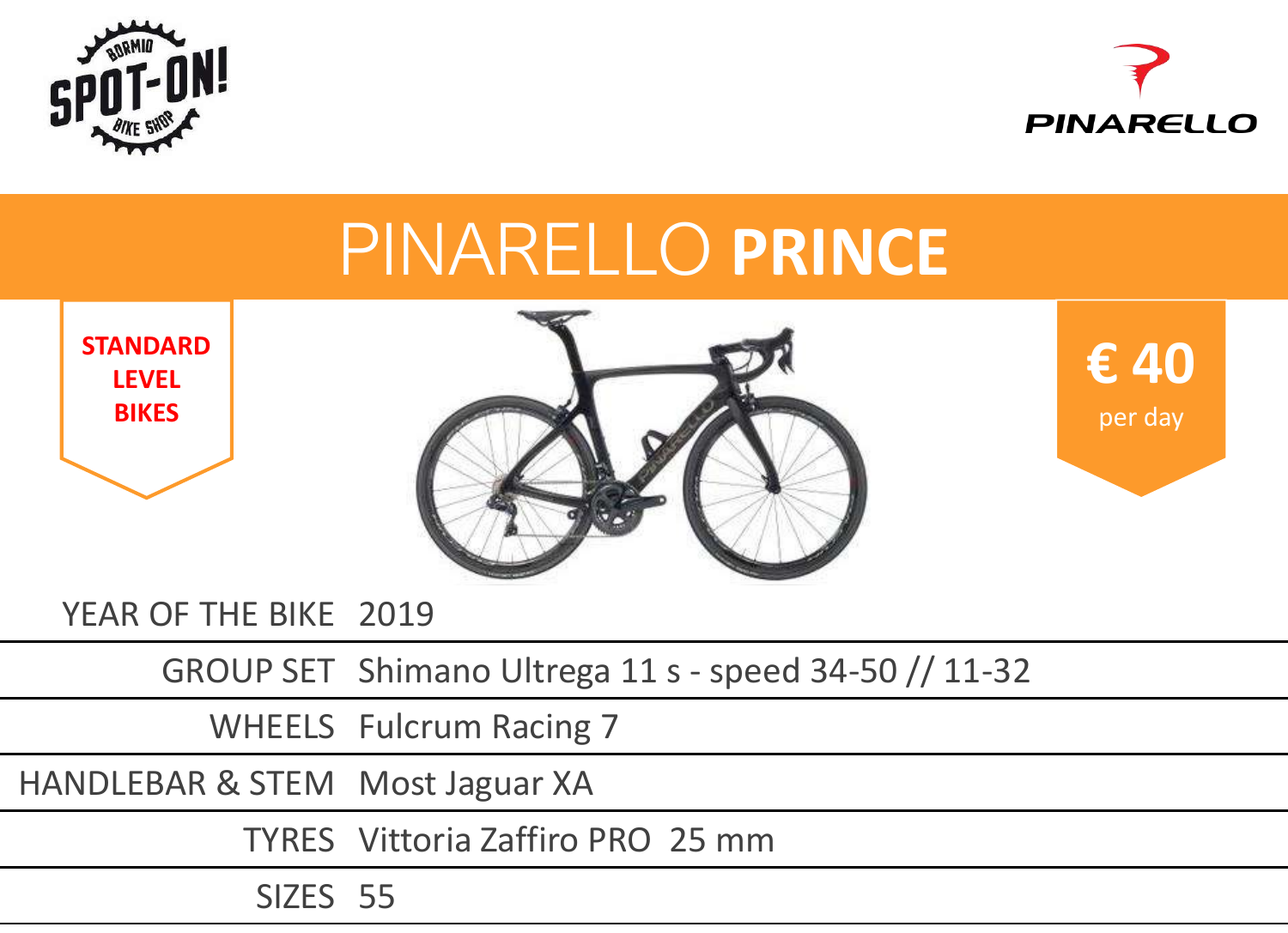



# PINARELLO **GAN**





**€ 40** per day

YEAR OF THE BIKE 2019

GROUP SET Shimano 105 11 s – speed 34-50 // 11-32

WHEELS Fulcrum Racing 7

HANDLEBAR & STEM Most Jaguar XA

TYRES Vittoria Zaffiro PRO 25 mm

SIZES 59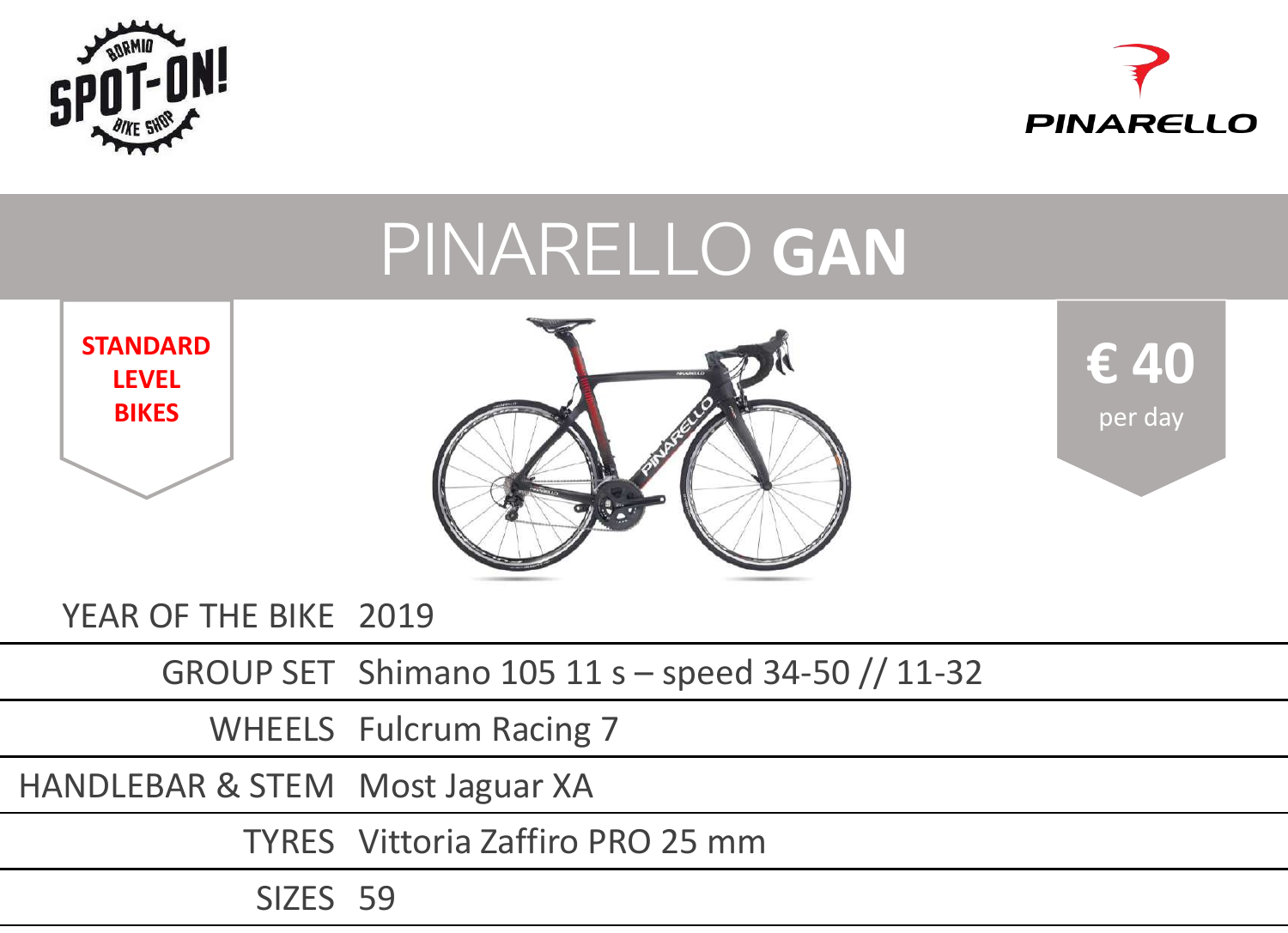

## BIKE FIT, ACCESSORIES, RULES, DAMAGE

### **PICK UP INFO**

When you rent a bike you can pick it up in the morning from 9 am or the day before from 6 pm.

Please remember to write this info in the confirmation form.

#### **BIKE DAMAGE, INSURANCE AND RESPONSIBILITY**

Once you receive your rental bike, it becomes your responsibility. You will be liable for any damage caused, even unintentionally. You can buy an insurance for  $\epsilon$  5 per bike that covers accidental damages -  $\epsilon$  25 deductible.

#### **INSURANCE FOR PERSONAL INJURIES OR TO 3RD PARTIES**

We are NOT insured for any personal injuries caused to 3rd parties or property caused by the bike. Any potential injuries you receive are not covered, and therefore we strongly recommend that you have your own medical insurance/travel insurance to cover your medical costs in case of injury.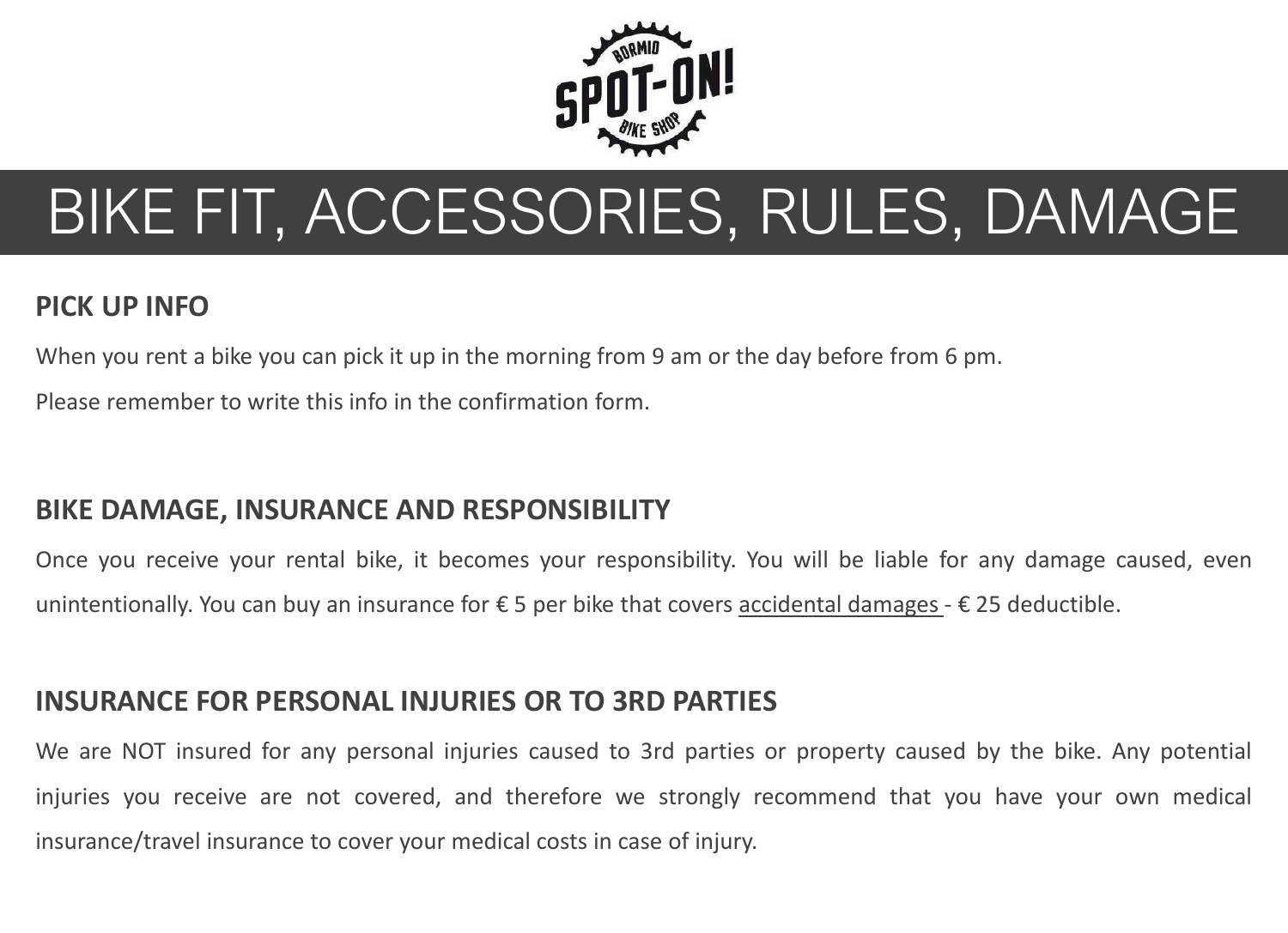

## BIKE FIT, ACCESSORIES, RULES, DAMAGE

### **BIKE MEASUREMENTS & BIKE AVAILABILITY SIZE**

All of our bikes have sloping geometry to help us meet the needs of many cyclists with different body measurements (height, distance saddle-handlebar, etc.).

#### **RENTAL BIKE FIT**

We ask you to have a little flexibility on bike fit, as bike measurements and set up will not always be exactly like your own bike at home. Our cycling guests, even the most meticulous, are always happy with their rental bike, as we take time to fit you properly.

#### **RENTAL & PAYMENT**

We ask you to fill in a form with all the information required to confirm your bike. We ask for a 30% deposit at the time of booking, the balance will be paid direct at the shop when you pick-up the bike. If you have to cancel your bike rental due to Covid-19 restriction we will send you a voucher with the value of the amount paid for a future rental or to buy items at our shop. You can pay through Paypal or bank transfer.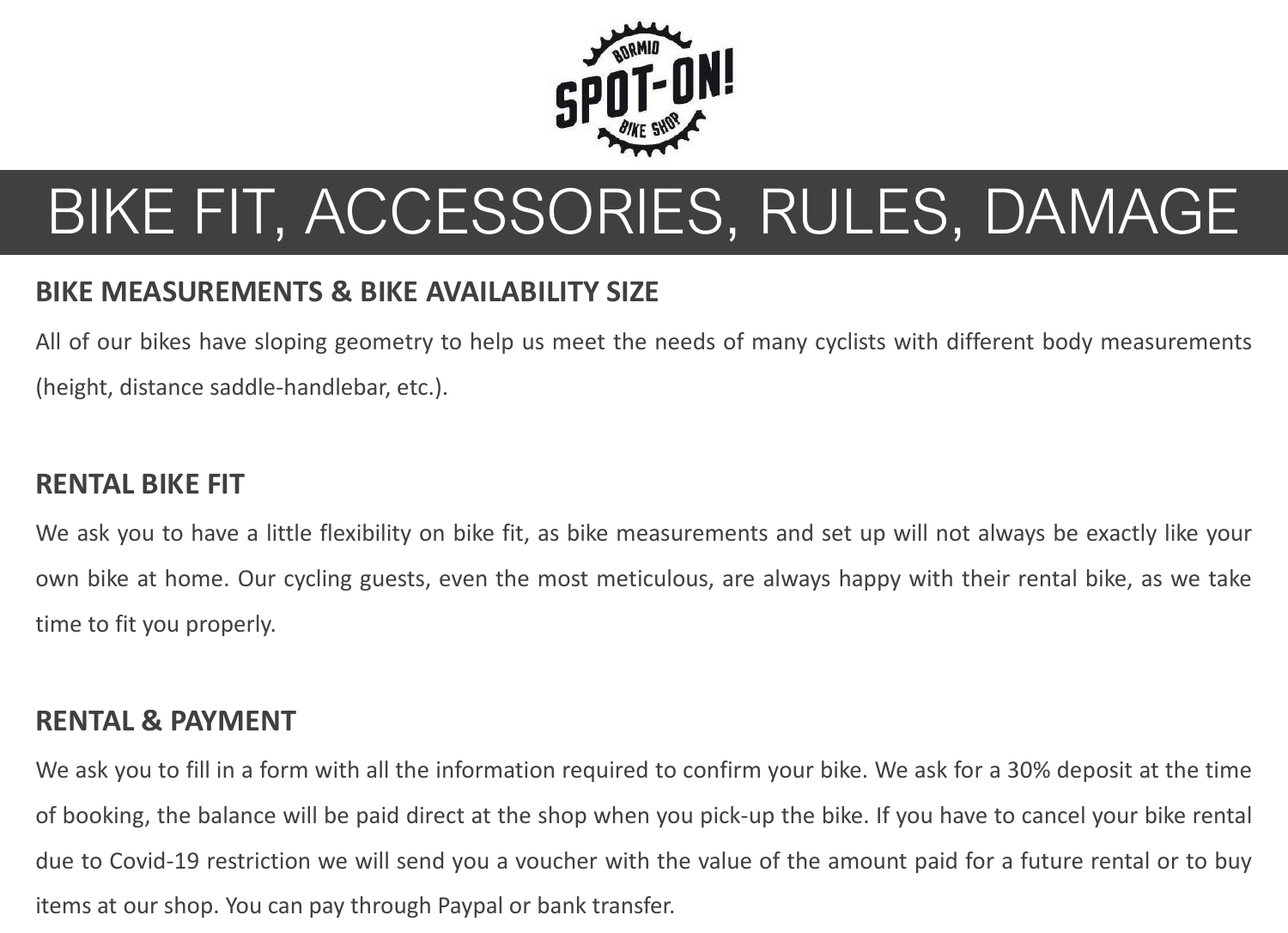

## BIKE FIT, ACCESSORIES, RULES, DAMAGE

### **BIKE RENTAL ACCESSORIES**

You are required to always wear a helmet while riding one of our bikes. We don't rent bike shoes or helmets for hygienic reasons, so you must bring your own helmet and shoes. We do have helmets for sale.

We don't rent bicycle computers. You should bring your own device (Garmin, polar etc.), if you want to use a computer. Our bikes don't come with a GPS front mount (on request). We recommend that you bring your own pedals. Otherwise, we can provide them, letting us know the type you need. The bikes comes with repairing kit.

#### **BIKE USE & CARE**

Your bike rental starts when you receive the bike and ends when you return it. We ask that you treat our bikes like they are your own, and take proper care of them both while riding, parking and storing the bike. We will give you the bike in excellent condition, and we expect it to come back in that same condition. Pay special attention to how you park your bike, as the frames can be easily damaged if parked negligently or if they fall over because of poor parking. If you are renting a road bike, only ride it on the road. Gravel bikes are intended for both road and gravel path riding. Please respect road traffic rules, follow general principles of prudence and diligence, and safeguard other people's rights while riding and using the bike. Please do not make any modifications to the components of the bike on your own